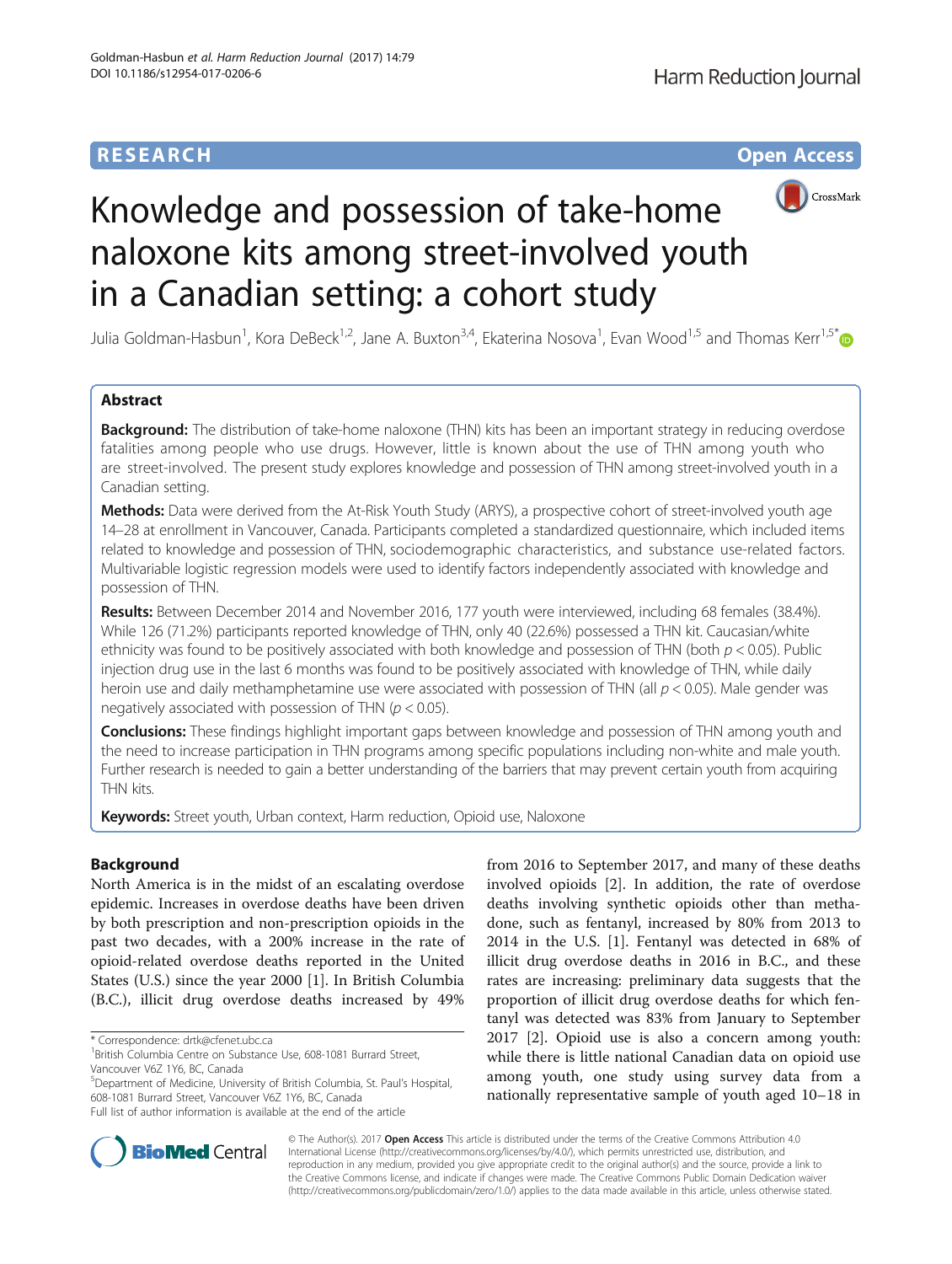the U.S. found the 30-day prevalence of opioid use to be 4.8% from 2008 to 2011 [[3\]](#page-6-0).

Take-home naloxone (THN) programs, such as B.C.'s Take Home Naloxone program [[4\]](#page-6-0) and the Overdose Education and Nasal Naloxone Distribution program (OEND) in Massachusetts [\[5\]](#page-6-0), have been important strategies in reducing overdose deaths among persons who use drugs. Naloxone is an opioid antagonist used to temporarily reverse the effects of an overdose [[6\]](#page-6-0). Naloxone distribution programs provide participants with naloxone in a packaged kit and also provide training on how to recognize and respond to an opioid-related overdose, including administration of naloxone [[6](#page-6-0)]. In 2016, THN programs were operational in seven of Canada's 13 provinces and territories [\[6\]](#page-6-0). Similar programs have also been implemented in Asia, Australia, Europe, and the U.S. [[7](#page-6-0)]. A recent systematic review suggested that THN programs are effective in reducing overdose mortality rates in program participants and in the community [\[8\]](#page-6-0), with little risk involved in its administration [\[9\]](#page-6-0). However, there is evidence that younger people who use drugs (PWUD) are less likely to access harm reduction services than older PWUD [[10](#page-6-0)–[12](#page-6-0)], which raises concerns about the uptake of THN among youth.

Previous studies have evaluated THN program implementation in various settings [[13](#page-6-0)–[15\]](#page-6-0). One study examining the perceptions of homeless and precariously housed youth regarding the THN program in Vancouver, B.C., found that participants reported positive experiences with THN programs—such as increased sense of safety and improved self-esteem—and expressed the importance of increasing access to THN programs [[16](#page-6-0)]. In addition, in a 1999 study assessing the possible impact and acceptability of a THN program in South London, 89% of participants who had witnessed an overdose fatality reported that they would have administered naloxone if it had been available [[17](#page-6-0)]. However, to our knowledge, there have been no quantitative reports of participation rates in THN programs, or of the factors associated with participation, among youth who are street-involved.

Drawing on a prospective cohort study of streetinvolved youth in a Canadian setting, we undertook the present study to identify sociodemographic and substance use-related factors associated with knowledge and possession of THN among street-involved youth in Vancouver, B.C. Vancouver is home to one of Canada's largest and longest operational provincial THN programs: the program was launched in 2012 and has since distributed over 54,000 kits, with a significant increase in distribution since 2016 (from 3394 kits in 2015 to 22,494 kits in 2016) [[4](#page-6-0)]. B.C.'s THN program targets people who are at risk of an opioid overdose and people who are likely to witness and respond to an overdose (e.g., family or friend of someone at risk) [[4](#page-6-0)].

## **Methods**

The At-Risk Youth Study (ARYS) is an open prospective cohort study of street-involved youth who use illicit drugs based in Vancouver, Canada. Youth aged 14–28 who have used any illicit drug (other than or in addition to cannabis) in the preceding 30 days are eligible for study enrollment. Recruited youth are street-involved at baseline, defined as having been without stable housing or having accessed street-based services in the preceding 6 months [[18](#page-6-0)–[20](#page-6-0)]. Street-based outreach is used to enhance study recruitment both during daytime and nighttime hours in a range of neighborhoods throughout Vancouver where street youth are known to congregate. Snowball sampling is also used to maximize study enrollment. After providing informed consent, participants complete an interviewer-administered questionnaire regarding sociodemographic and socioeconomic details, engagement with health and social services, substance use patterns, and other behavioral data. All participants are provided with monetary compensation for their time (\$30 CAN). ARYS is approved by the University of British Columbia and Providence Health Care Research Ethics Board. The study has been described in more detail in previous publications [\[21\]](#page-6-0).

Questions regarding THN were added to the cohort questionnaire in December 2014. The present analysis draws on baseline data from all ARYS participants who completed a study visit between December 2014 and November 2016. Knowledge and possession of THN were the main outcomes of interest and were ascertained through the following questions: "Have you heard about a take-home Narcan rescue kit that you can keep with you for an opiate overdose?" and "Do you currently own a take-home Narcan rescue kit?" Individuals who responded "yes" versus "no" to these questions were compared using logistic regression as described below.

Explanatory variables of interest were chosen a priori based on what we hypothesized might increase awareness and possession of THN. We examined the following explanatory variables: age (continuous, per year older), gender (male vs. female); residing in Vancouver's Downtown Eastside (DTES) neighborhood in the last 6 months [a district with an open drug market as well as high levels of substance use, poverty, and homelessness (yes vs. no); ever absolutely homeless (yes vs. no); education status (high school or greater vs. other); employment in the last 6 months (yes vs. no); daily heroin use in the last 6 months (yes vs. no); daily methamphetamine use in the last 6 months (yes vs. no); daily prescription opioid use in the last 6 months (yes vs. no); daily cocaine or crack use in the last 6 months (yes vs. no); public injection drug use in the last 6 months (yes vs. no); ever non-fatal overdosed [negative reaction from using too much drugs] (yes vs. no); incarceration in the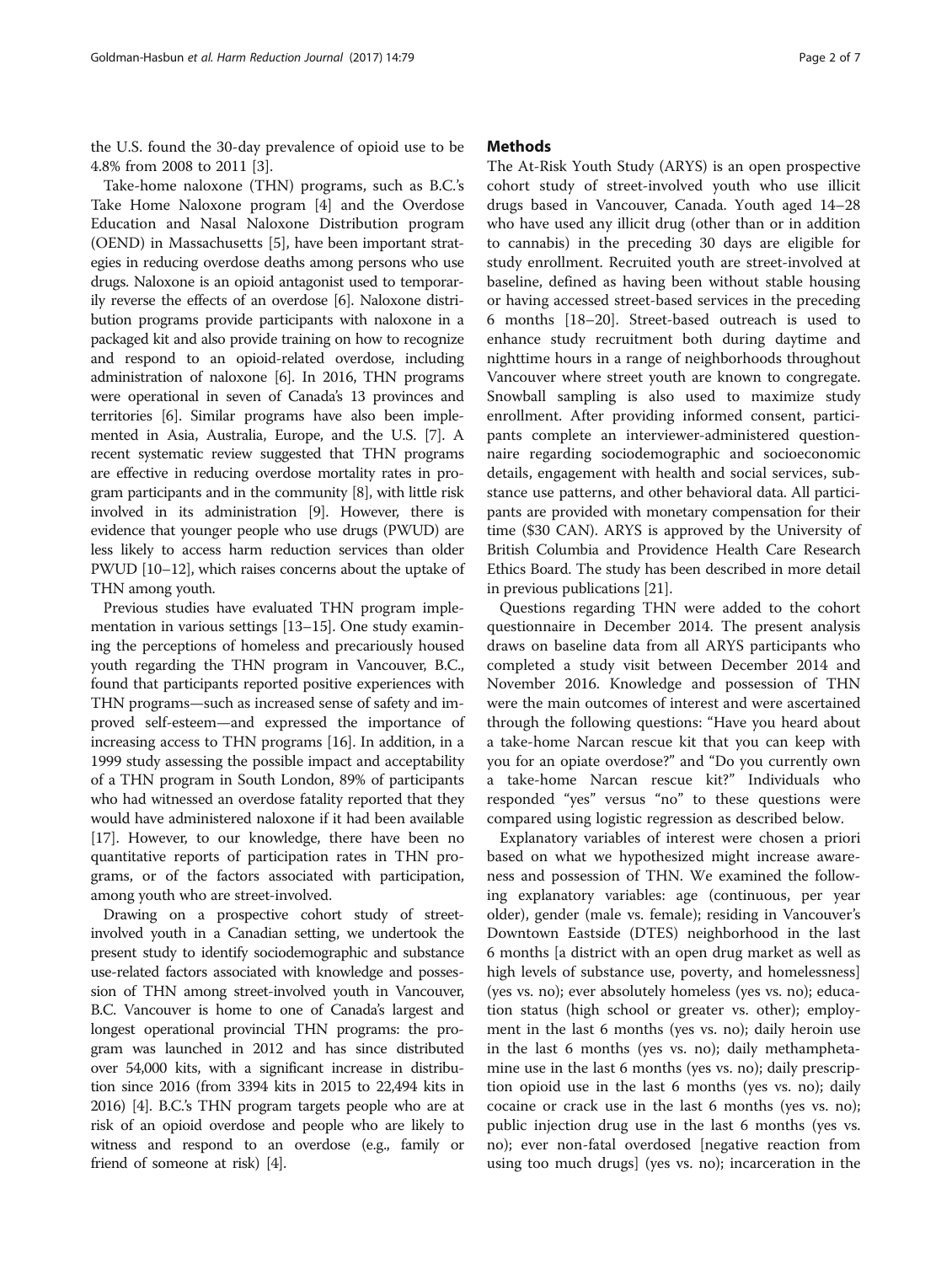last 6 months, defined as being in detention, prison, or jail overnight or longer (yes vs. no); unable to access addiction treatment, defined as responding affirmatively to the question: "In the past 6 months, have you tried to access any treatment program but were unable?" (yes vs. no); currently in methadone/methadose treatment (yes vs. no); and been in alcohol or drug treatment in last 6 months (yes vs. no).

Initially, we examined the descriptive characteristics, stratified by our two outcomes of interest (i.e., knowledge and possession of THN) at the first study visit. Next, we examined the bivariable associations between each explanatory variable and our two outcomes of interest using logistic regression. As a last step, we fitted multivariable models, considering all variables in bivariable analyses as the full model. All statistical analyses were performed using R, version 3.2.4 (R Foundation for Statistical Computing, Vienna, Austria). All  $p$  values were two-sided, and tests were considered significant at  $p < 0.05$  level.

## Results

Between December 2014 and November 2016, a total of 177 participants completed a baseline survey: 3 (1.7%) completed a survey in 2014, 60 (33.9%) completed a survey in 2015, and 114 (64.4%) completed a survey in 2016. Among this sample, 68 (38.4%) identified as female, 97 (54.8%) identified as Caucasian/white, and the median age was 22.1 years (inter-quartile range  $[IQR] =$ 20.2–23.4 years). Overdose was common in our study sample, with 81 (45.8%) participants having ever experienced a non-fatal overdose.

Table 1 reports baseline characteristics of all participants stratified by our two main outcomes of interest. As shown, 126 (71.2%) study participants reported knowledge of THN, while 40 (22.6%) reported possession of a THN kit. In addition, when stratified by year, 34 participants (54%) reported knowledge of THN in 2014 and 2015 (combined), while 92 participants (80.7%) reported knowledge of THN in 2016. Six participants (9.5%) reported possession of THN in 2014 and 2015 (combined), while 34 participants (29.8%) reported ownership of THN in 2016.

Table [2](#page-3-0) shows the results of the bivariable and multivariable analyses for knowledge of THN. In bivariable analyses, factors positively associated with knowledge of THN included Caucasian/white ethnicity, ever homeless, daily heroin use, public injection drug use, recent engagement in drug or alcohol treatment, and inability to access addiction treatment. Daily cocaine or crack use was negatively associated with knowledge of THN. In multivariable analyses, Caucasian/white ethnicity (adjusted odds ratio [AOR] = 2.36, 95% confidence

Table 1 Baseline characteristics of 177 street-involved youth, stratified by knowledge and possession of THN

| Characteristic                                    | Knowledge of THN     |                    | Possession of THN   |                     |  |
|---------------------------------------------------|----------------------|--------------------|---------------------|---------------------|--|
|                                                   | Yes (%)<br>$n = 126$ | No (%)<br>$n = 51$ | Yes (%)<br>$n = 40$ | No (%)<br>$n = 137$ |  |
| Sociodemographic characteristics                  |                      |                    |                     |                     |  |
| Median age (Q1-Q3) <sup>a</sup>                   | 22.2 (20.2-23.4)     | 21.9 (19.6-23.4)   | $22.1(20.1-23.7)$   | 22.1 (20.2-23.4)    |  |
| Male gender                                       | 73 (57.9)            | 36 (70.6)          | 15(37.5)            | 94 (68.6)           |  |
| White ethnicity                                   | 78 (61.9)            | 19 (37.3)          | 29 (72.5)           | 68 (49.6)           |  |
| Downtown Eastside residence <sup>b</sup>          | 33 (26.2)            | 14(27.5)           | 8(20.0)             | 39 (28.5)           |  |
| Ever absolutely homeless                          | 116 (92.1)           | 41 (80.4)          | 36 (90.0)           | 121 (88.3)          |  |
| High school completion                            | 58 (46.0)            | 26(51.0)           | 20(50.0)            | 64 (46.7)           |  |
| Employment <sup>b</sup>                           | 29 (23.0)            | 14(27.5)           | 10(25.0)            | 33 (24.1)           |  |
| Incarceration <sup>b</sup>                        | 22 (17.5)            | 4(7.8)             | 6(15.0)             | 20 (14.6)           |  |
| Substance use-related factors                     |                      |                    |                     |                     |  |
| Daily heroin use <sup>b</sup>                     | 44 (34.9)            | 6(11.8)            | 20(50.0)            | 30 (21.9)           |  |
| Daily cocaine or crack use <sup>b</sup>           | 4(3.2)               | 6(11.8)            | 1(2.5)              | 9(6.6)              |  |
| Daily methamphetamine use <sup>b</sup>            | 37 (29.4)            | 12(23.5)           | 17(42.5)            | 32 (23.4)           |  |
| Daily use of prescription opioidsb                | 10(7.9)              | 2(3.9)             | 1(2.5)              | 11(8.0)             |  |
| Public injecting <sup>b</sup>                     | 61(48.4)             | 7(13.7)            | 22 (55.0)           | 46 (33.6)           |  |
| Ever overdosed                                    | 61(48.4)             | 20 (39.2)          | 20(50.0)            | 61(44.5)            |  |
| Drug or alcohol treatment <sup>b</sup>            | 77(61.1)             | 22 (43.1)          | 27 (67.5)           | 72 (52.6)           |  |
| Unable to access addiction treatment <sup>b</sup> | 28 (22.2)            | 4(7.8)             | 7(17.5)             | 25 (18.2)           |  |
| $^{\circ}$ O1-O3 = 25th-75th percentiles          |                      |                    |                     |                     |  |

<sup>b</sup>In the last 6 months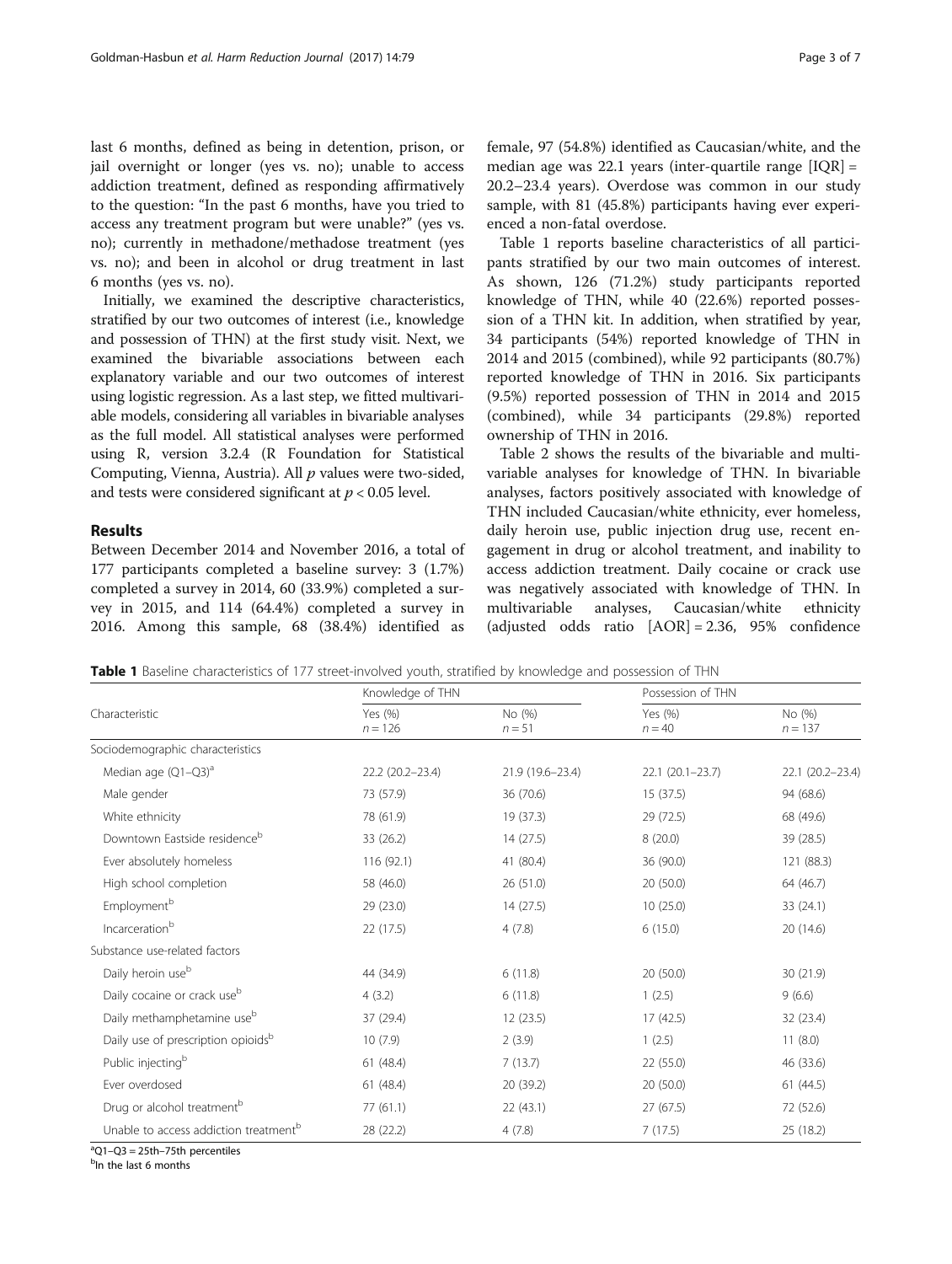<span id="page-3-0"></span>Table 2 Bivariate and multivariate logistic regression analyses of factors associated with knowledge of THN

| Characteristics                                                | Unadjusted              |           | Adjusted               |           |
|----------------------------------------------------------------|-------------------------|-----------|------------------------|-----------|
|                                                                | Odds ratio<br>(95% Cl)  | $p$ value | Odds ratio<br>(95% CI) | $p$ value |
| Age (per year younger)                                         | $1.06(0.94 - 1.20)$     | 0.352     | $1.05(0.88 - 1.26)$    | 0.587     |
| Gender (male vs. female)                                       | $0.57(0.28 - 1.14)$     | 0.119     | $0.61(0.24 - 1.49)$    | 0.283     |
| White ethnicity (yes vs. no)                                   | $2.74(1.41 - 5.43)$     | 0.003     | $2.36(1.02 - 5.61)$    | 0.047     |
| Downtown Eastside residence <sup>a</sup> (yes vs. no)          | $0.94(0.46 - 1.99)$     | 0.863     | $0.43(0.15 - 1.19)$    | 0.108     |
| Ever homeless (yes vs. no)                                     | 2.83 (1.09-7.38)        | 0.031     | 1.99 (0.54-7.34)       | 0.297     |
| High school completion (yes vs. no)                            | $0.82(0.43 - 1.57)$     | 0.551     | $0.94(0.40 - 2.20)$    | 0.883     |
| Employment <sup>a</sup> (yes vs. no)                           | $0.79(0.38 - 1.69)$     | 0.534     | $0.91(0.36 - 2.37)$    | 0.842     |
| Incarceration <sup>a</sup> (yes vs. no)                        | $2.43(0.87 - 8.67)$     | 0.120     | $1.84(0.50 - 8.08)$    | 0.380     |
| Daily heroin use <sup>a</sup> (yes vs. no)                     | 4.02 (1.70-11.17)       | 0.003     | $2.37(0.73 - 9.03)$    | 1.171     |
| Daily cocaine or crack use <sup>a</sup> (yes vs. no)           | $0.25(0.06 - 0.90)$     | 0.036     | $0.09(0.01 - 0.59)$    | 0.016     |
| Daily methamphetamine use <sup>a</sup> (yes vs. no)            | $1.35(0.65 - 2.95)$     | 0.433     | $0.70(0.26 - 1.90)$    | 0.477     |
| Daily use of prescription opioids <sup>a</sup> (yes vs. no)    | $2.11(0.53 - 14.07)$    | 0.346     | $1.38(0.17 - 18.75)$   | 0.784     |
| Public injecting <sup>a</sup> (yes vs. no)                     | $6.09$ $(2.69 - 15.72)$ | < 0.001   | 5.61 (1.90-19.12)      | 0.003     |
| Ever overdosed (yes vs. no)                                    | $1.41(0.73 - 2.77)$     | 0.314     | $0.76(0.32 - 1.76)$    | 0.522     |
| Unable to access addiction treatment <sup>a</sup> (yes vs. no) | 3.29 (1.20-11.58)       | 0.035     | 3.41 (1.02-14.10)      | 0.062     |
| Drug or alcohol treatment <sup>a</sup> (yes vs. no)            | 2.00 (1.03-3.91)        | 0.041     | $1.71(0.71 - 4.19)$    | 0.235     |

 $C1$  confidence interval  $<sup>a</sup>$ In the last 6 months</sup>

interval [CI] 1.02–5.61) and public injection drug use (AOR = 5.61, 95% CI 1.90–19.12) remained independently positively associated with knowledge of THN. Daily cocaine or crack use (AOR = 0.09, 95% CI 0.01–0.59) remained independently negatively associated with knowledge of THN.

Table [3](#page-4-0) shows the results of the bivariable and multivariable analyses for possession of THN. In bivariable analyses, factors positively associated with possession of THN included: Caucasian/white ethnicity; daily heroin use; daily methamphetamine use; and public injection drug use. Male gender was negatively associated with possession of THN. In multivariable analyses, Caucasian/white ethnicity (AOR = 2.51, 95% CI 1.02–6.51), daily heroin use (AOR = 3.08, 95% CI 1.09–9.11), and daily methamphetamine use (AOR = 2.99, 95% CI 1.13–8.13) remained independently positively associated with possession of THN. Male gender (AOR = 0.29, 95% CI 0.11–0.72) remained independently negatively associated with possession of THN.

## **Discussion**

In the present study of street-involved youth, we observed an important gap between reported knowledge of THN programs and reported possession of THN kits. We also found an increase in the rates of both knowledge and possession of THN that parallels the increase in THN distribution that occurred in 2016. Caucasian/ white ethnicity was the only variable found to be independently positively associated with both knowledge and ownership of THN. Public injection drug use was independently positively associated with THN knowledge, while daily cocaine or crack use was independently negatively associated with THN knowledge. In addition, daily heroin and methamphetamine use were independently positively associated with THN ownership, while male gender was independently negatively associated with THN ownership.

Our findings build on a qualitative study conducted in Vancouver, B.C., which found THN programs to be generally well-received among street-involved youth, though the study did not assess rates of uptake in this population [\[16\]](#page-6-0). Our findings also build on previous studies that have examined knowledge of and participation in THN programs among PWUD [\[8](#page-6-0), [22\]](#page-6-0). One recent study examining THN participation among adult PWUD in Vancouver, B.C., also identified an alarming gap between the rates of knowledge and possession of THN [\[22\]](#page-6-0). One likely explanation for this gap is an underestimation of overdose risk (both personal and witnessed) among PWUD. There is in fact evidence that PWUD are likely to underestimate their own risk of opioid overdose [[23](#page-6-0)], which has been identified as a major barrier to THN ownership among adult PWUD [\[22](#page-6-0)]. Interestingly, one study in the U.S. found that people who use opioids reported their desire to help an overdosing peer to be a bigger motivation for THN enrollment than a fear of personal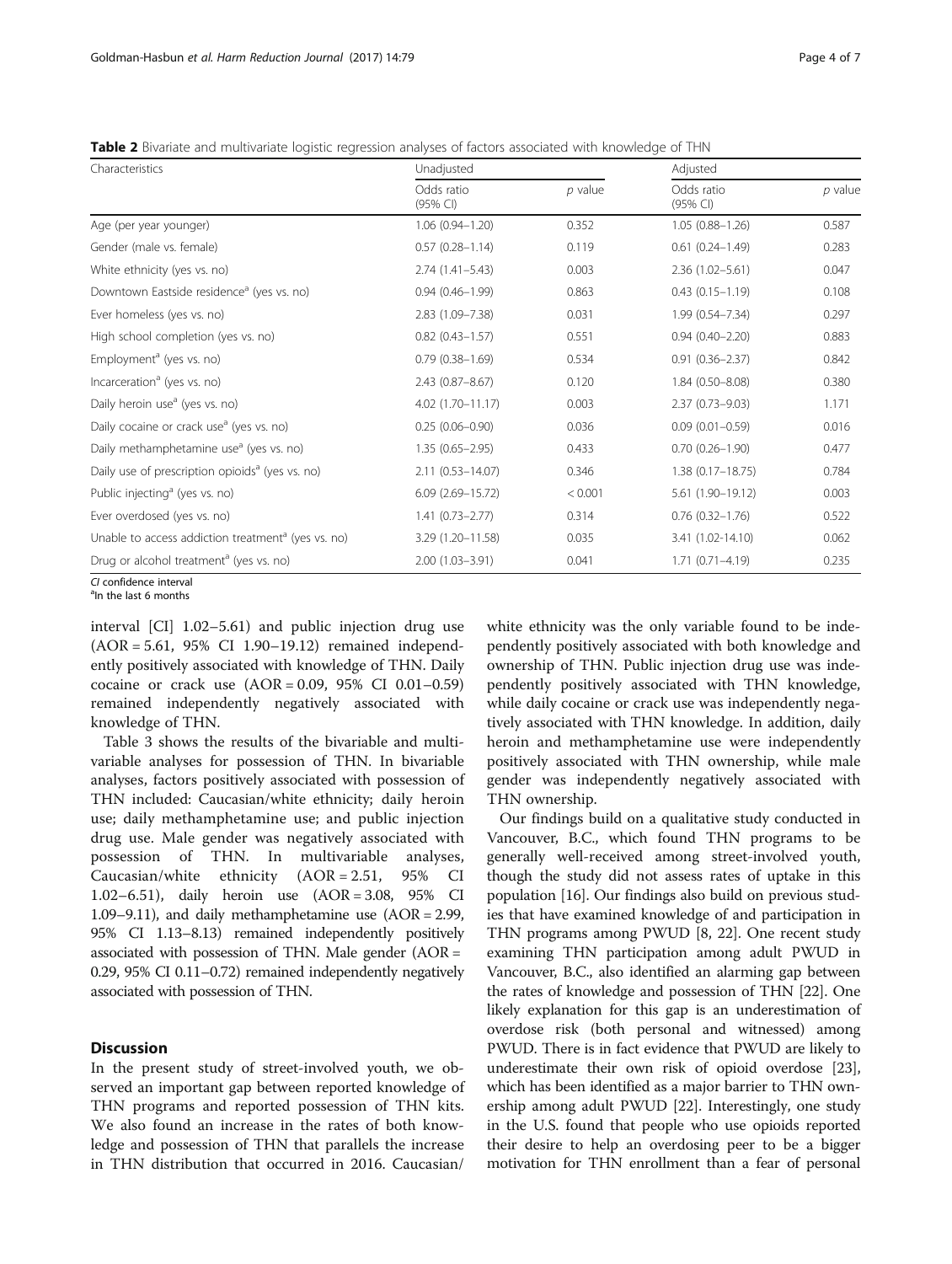<span id="page-4-0"></span>

| <b>Table 3</b> Bivariate and multivariate logistic regression analyses of factors associated with ownership of THN |  |  |
|--------------------------------------------------------------------------------------------------------------------|--|--|
|                                                                                                                    |  |  |

| Characteristics                                                | Unadjusted             |           | Adjusted               |           |
|----------------------------------------------------------------|------------------------|-----------|------------------------|-----------|
|                                                                | Odds ratio<br>(95% CI) | $p$ value | Odds ratio<br>(95% CI) | $p$ value |
| Age (per year younger)                                         | $1.04(0.90 - 1.20)$    | 0.610     | $1.05(0.88 - 1.25)$    | 0.627     |
| Gender (male vs. female)                                       | $0.27(0.13 - 0.57)$    | 0.001     | $0.29(0.11 - 0.72)$    | 0.008     |
| White ethnicity (yes vs. no)                                   | $2.68(1.27 - 5.99)$    | 0.012     | $2.51(1.02 - 6.51)$    | 0.049     |
| Downtown Eastside residence <sup>a</sup> (yes vs. no)          | $0.63(0.25 - 1.43)$    | 0.289     | $0.38(0.11 - 1.14)$    | 0.097     |
| Ever homeless (yes vs. no)                                     | $1.19(0.41 - 4.35)$    | 0.768     | $1.25(0.31 - 6.00)$    | 0.767     |
| High school completion (yes vs. no)                            | $1.14(0.56 - 2.32)$    | 0.714     | $1.37(0.54 - 3.54)$    | 0.508     |
| Employment <sup>a</sup> (yes vs. no)                           | $1.05(0.45 - 2.32)$    | 0.906     | $1.23(0.44 - 3.31)$    | 0.685     |
| Incarceration <sup>a</sup> (yes vs. no)                        | $1.02(0.35 - 2.62)$    | 0.963     | $0.80(1.19 - 2.96)$    | 0.748     |
| Daily heroin use <sup>a</sup> (yes vs. no)                     | 3.57 (1.70-7.54)       | 0.001     | 3.08 (1.09-9.11)       | 0.036     |
| Daily cocaine or crack use <sup>a</sup> (yes vs. no)           | $0.36(0.02 - 2.03)$    | 0.346     | $0.25(0.01 - 2.43)$    | 0.295     |
| Daily methamphetamine use <sup>a</sup> (yes vs. no)            | 2.43 (1.15-5.09)       | 0.019     | $2.99(1.13 - 8.13)$    | 0.028     |
| Daily use of prescription opioids <sup>a</sup> (yes vs. no)    | $0.29(0.02 - 1.58)$    | 0.248     | $0.20(0.01 - 1.36)$    | 0.161     |
| Public injecting <sup>a</sup> (yes vs. no)                     | $2.53(1.23 - 5.29)$    | 0.012     | $1.55(0.55 - 4.32)$    | 0.403     |
| Ever overdosed (yes vs. no)                                    | $1.23(0.61 - 2.50)$    | 0.566     | $0.63$ $(0.24 - 1.58)$ | 0.336     |
| Unable to access addiction treatment <sup>a</sup> (yes vs. no) | $0.94(0.35 - 2.28)$    | 0.899     | $0.77(0.22 - 2.47)$    | 0.671     |
| Drug or alcohol treatment <sup>a</sup> (yes vs. no)            | 1.85 (0.89-3.98)       | 0.106     | 1.47 (0.58-3.82)       | 0.419     |
| CL confidence interval                                         |                        |           |                        |           |

 $<sup>a</sup>$ In the last 6 months</sup>

overdose [\[24\]](#page-6-0), further suggesting that PWUD tend to underestimate their risk of personal overdose and may also be underestimating their risk of witnessing an overdose. It is also possible that some youth did not participate in the THN program due to perceived ineligibility (at the time of data collection only individuals considered highrisk for witnessing or experiencing an overdose received free kit following administration training), though this is unlikely due to the high-risk study population, as well as the high rates of non-fatal overdose among this sample of youth. Nolan et al.'s [\[22\]](#page-6-0) study of adult PWUD identified even lower rates of THN possession (13%) than those reported in our sample of young PWUD (22.5%). This may partially be explained by the fact that naloxone distribution increased significantly in 2016; Nolan et al.'s [[22](#page-6-0)] study used data from 2014 to 2015 only, while the current study included data from participants who completed a questionnaire in 2016. However, it is also worth noting that Vancouver's THN program targeted youth through the distribution of THN in emergency departments as well as youth-centered promotional activities [[25](#page-6-0)], which may have contributed to higher rates of uptake among youth.

Public injection, heroin use, and methamphetamine use have all been associated with non-fatal overdose [[26, 27](#page-6-0)] and were also associated with THN knowledge or possession in the present study. This may suggest that certain forms of high-intensity drug use can prompt THN participation. The present study also found that cocaine

or crack use was negatively associated with THN knowledge, which could be explained by a lower perceived risk of opioid-related overdose among people who use crack or cocaine when compared to people who use opioids. Because naloxone only reverses the effects of opioid-related overdoses (and not overdoses caused by cocaine or crack), naloxone kit acquisition may seem irrelevant to youth who do not use opioids daily. However, all street-involved youth are at risk of witnessing an overdose due to the high rates of daily opioid use and non-fatal overdose in their environment [\[28\]](#page-6-0), and one study of youth who inject drugs found that "speedball" (a mixture of heroin and cocaine) use was associated with an increased risk of overdose [[29\]](#page-6-0). In addition, fentanyl-detected deaths in B.C. often involve the use of other illicit drugs [\[2\]](#page-6-0), though it remains unclear what proportion of these deaths can be attributed to fentanyl contamination and polysubstance use. As such, all streetinvolved youth who use illicit drugs would be important THN owners, and youth who use cocaine or crack may benefit from targeted educational and marketing efforts to increase THN participation.

A recent meta-analysis found male gender to be one of the factors most strongly associated with drug overdose death [\[30\]](#page-6-0), and in B.C., males accounted for 83% of all illicit drug overdose deaths from January to September 2017 [\[2](#page-6-0)]. However, male gender was negatively associated with THN ownership in the current study. This highlights the need to target male youth in THN programs, who may face sociocultural barriers to accessing THN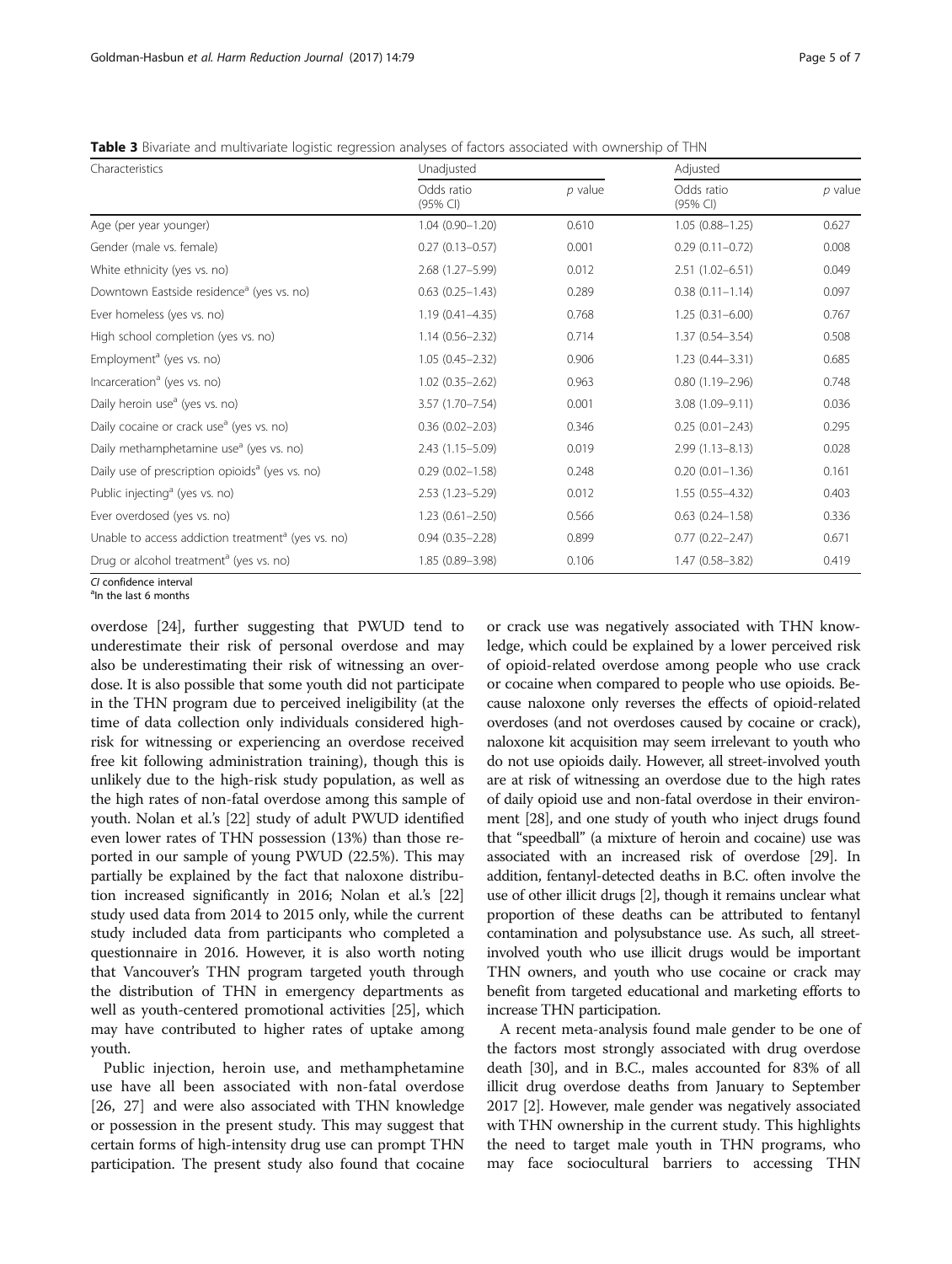programs not experienced by male adult PWUD. There is in fact evidence that male adolescents and young adults are less likely than their female counterparts to access health services due to stigma, as well as gender, social, and cultural norms [\[31, 32\]](#page-6-0). The same meta-analysis also found Caucasian/white ethnicity to be positively associated with drug overdose death [[30](#page-6-0)]. In the present study, Caucasian/white ethnicity was positively associated with both knowledge and possession of THN, which is consistent with what has been found in the literature of adult PWUD [[22](#page-6-0)]. However, in B.C., First Nations individuals are at increased risk of fatal overdose compared to the general population [\[33\]](#page-6-0). First Nations individuals, and other non-white individuals who may be more vulnerable to overdose, may then also benefit from targeted strategies to improve their access to THN.

There are limitations to this study. First, because this is a cross-sectional study, we are unable to infer causation. Second, because there are no registries of street youth to draw upon, our sample was not randomly selected and therefore may not be representative of all street youth in Vancouver. However, we note that the characteristics of the ARYS sample are similar to those from other studies of high-risk youth [[34](#page-6-0)–[36](#page-6-0)]. Third, we relied on self-report, which may have been subject to response biases, including recall bias and socially desirable responding, though we know of no reason why this would explain the associations we identified in this study. Fourth, due to our smaller sample size, we were not able to include data related to witnessed overdose and naloxone administration, which may have influenced the results of our multivariate analyses. We also did not ask youth about their reasons for not owning kits, or whether those who reported THN possession carried the kits with them. Lastly, our study included pre-2016 data, after which THN distribution increased significantly. Our results demonstrate an increase in THN uptake that parallels the program's expansion; however, current rates of THN uptake may be continuing to rise.

# Conclusions

To our knowledge, this is the first study to examine sociodemographic characteristics and substance userelated factors of street-involved youth who are familiar with and have acquired THN kits and the first to evaluate the rates of knowledge and possession of THN in this population. The findings of the present study highlight the need to increase knowledge of and access to THN among all street-involved youth who use illicit drugs, particularly among local populations found to be among the highest risk of fatal overdose. Specifically, these findings suggest that males, people who do not identify as "Caucasian/white," and people who use

crack or cocaine would benefit from targeted approaches to improve their access to THN programs. Future research should focus on examining interventions that aim to address barriers to THN acquisition among those currently underrepresented in THN programs.

#### Abbreviations

AOR: Adjusted odds ratio; ARYS: At-Risk Youth Study; B.C.: British Columbia; CI: Confidence interval; DTES: Downtown Eastside; OEND: Overdose Education and Nasal Naloxone Distribution program; OR: Odds ratio; PWUD: People who use drugs; THN: Take-home naloxone; U.S.: United States

#### Acknowledgements

The authors thank the study participants for their contribution to the research, as well as current and past researchers and staff.

#### Funding

The study was supported by the US National Institutes of Health (U01DA038886) and the Canadian Institutes of Health Research (MOP–102742). Dr. Kora DeBeck is supported by a MSFHR/St. Paul's Hospital Foundation–Providence Health Care Career Scholar Award and a Canadian Institutes of Health Research New Investigator Award. This research was undertaken, in part, thanks to funding from the Canada Research Chairs program through a Tier 1 Canada Research Chair in Inner City Medicine which supports Dr. Evan Wood.

#### Availability of data and materials

The data used for this study is not publicly available. For further information on the data and materials used in this study, please contact the corresponding author.

#### Authors' contributions

JGH, KD, and TK conceptualized the study design. EN performed the statistical analyses, and JGH and TK interpreted the results. JGH drafted the initial manuscript. TK, KD, JB, and EW provided substantial revisions of the manuscript and guidance throughout the writing. All authors have read and approved the final manuscript.

#### Ethics approval and consent to participate

The At-Risk Youth Study has been approved by the Providence Health Care/ University of British Columbia's Ethics Board. All participants provided informed consent prior to participating in this study.

#### Consent for publication

Not applicable.

#### Competing interests

The authors declare that they have no competing interests.

## Publisher's Note

Springer Nature remains neutral with regard to jurisdictional claims in published maps and institutional affiliations.

#### Author details

<sup>1</sup> British Columbia Centre on Substance Use, 608-1081 Burrard Street, Vancouver V6Z 1Y6, BC, Canada. <sup>2</sup>School of Public Policy, Simon Fraser University, 515 West Hastings Street, Vancouver V6B 5K3, BC, Canada. <sup>3</sup>School of Population and Public Health, University of British Columbia, 2206 East Mall, Vancouver V6T 1Z3, BC, Canada. <sup>4</sup>British Columbia Centre for Disease Control, 655 West 12th Avenue, Vancouver V5Z 4R4, BC, Canada. 5 Department of Medicine, University of British Columbia, St. Paul's Hospital, 608-1081 Burrard Street, Vancouver V6Z 1Y6, BC, Canada.